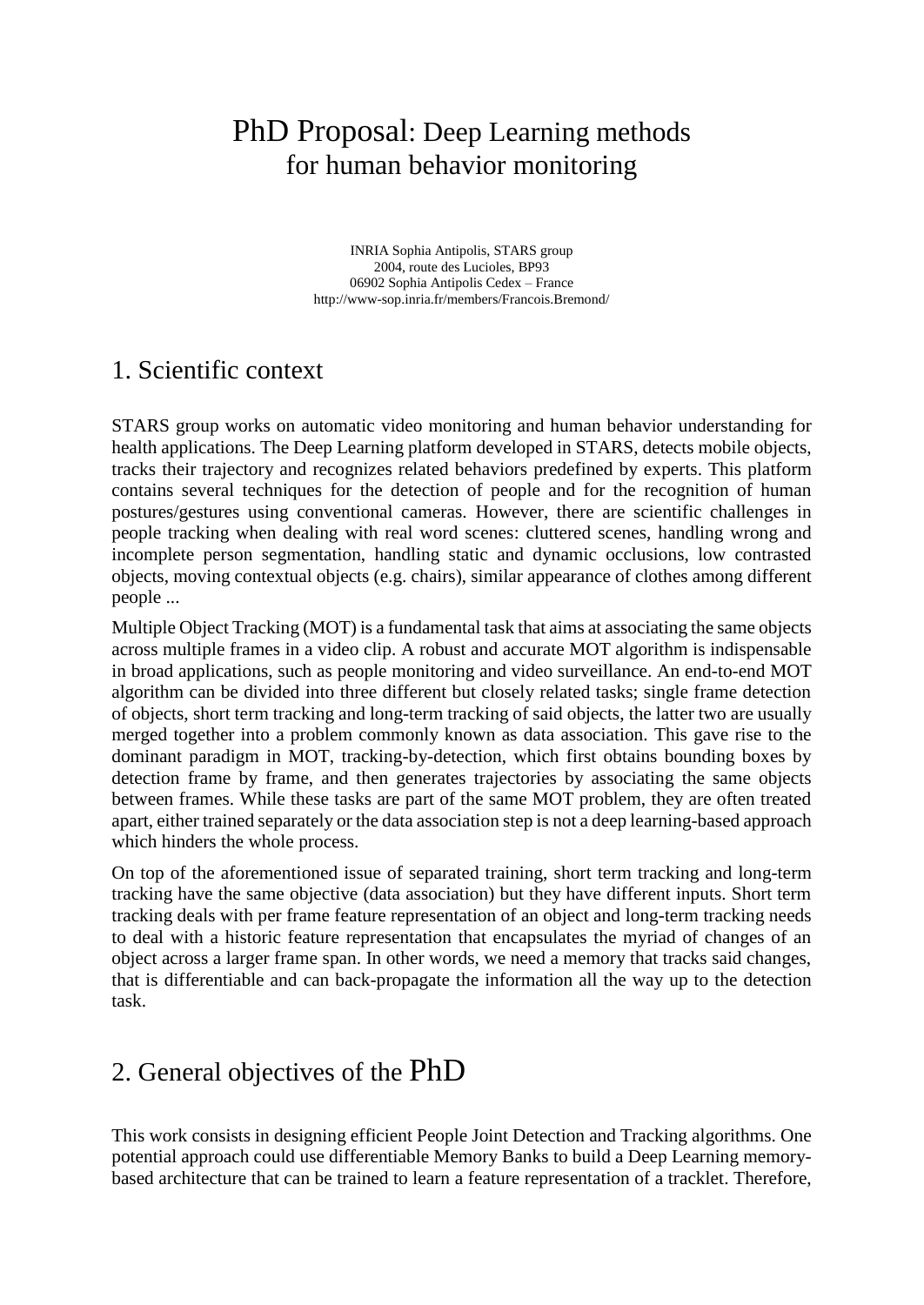the main difference with respect to the current state-of-the-art is that this MemoryTracker will be conceived to mitigate the loss of information from training separately both detection, short term tracking and long-term tracking tasks. Designing an efficient memory-based architecture is far from evident. Indeed, the first challenge is to be able to infer dense representations (i.e. tracklet vectors). To do so, we propose the use of ROI-alignment from the pipeline of deformable DETR detector. We also can take advantage of joint detection and short-term tracking by using 3D CNNs, this can allow us to have temporal and spatial information that is not available with vanilla 2D CNNs. The use of 3DCNNs can output more reliable tracklets over a small number of frames and use that information to better update the MemoryBank. In addition to allowing a truly end-to-end pipeline, the MemoryTracker could overcome the batch training problem by storing the tracklet feature vector with an intra-batch loss and an outof-batch loss. Both losses could be based on triplet loss functions that depend on the current input sequence (intra batch) and the following sequences (out-of-batch). However, while the features of the current frames are given to the detection pipeline, the features of the previous frames are given to the MemoryBank.

To validate the work, we will assess the proposed algorithms on video-monitoring applications and homecare videos from Nice Hospital and from public places, such as the ones in MOT20 [https://motchallenge.net/data/MOT20/.](https://motchallenge.net/data/MOT20/)

#### 3. Pre-requisites

Master 2 (or Engineer) in Computer Vision or Mathematics, With theoretical knowledge in Computer Vision, Mathematics, and Deep Learning (PyTorch, TensorFlow), and technical background in C++ and Python programming, Linux.

Place of PhD: Inria Sophia Antipolis

### 4. Schedule

1 st year:

- Study the limitations of existing DL People Tracking algorithms.
- Proposing a new approach for People Tracking using Joint Detection and Tracking. 2<sup>nd</sup> year:
	- Start to Improve the proposed DL People Tracking approach.
	- Writing papers

3 rd year:

- Evaluate, improve and optimize proposed DL People Tracking approach.
- Writing papers and PhD manuscript.

## 5. Contact

[Francois.Bremond@inria.fr](mailto:Francois.Bremond@inria.fr)